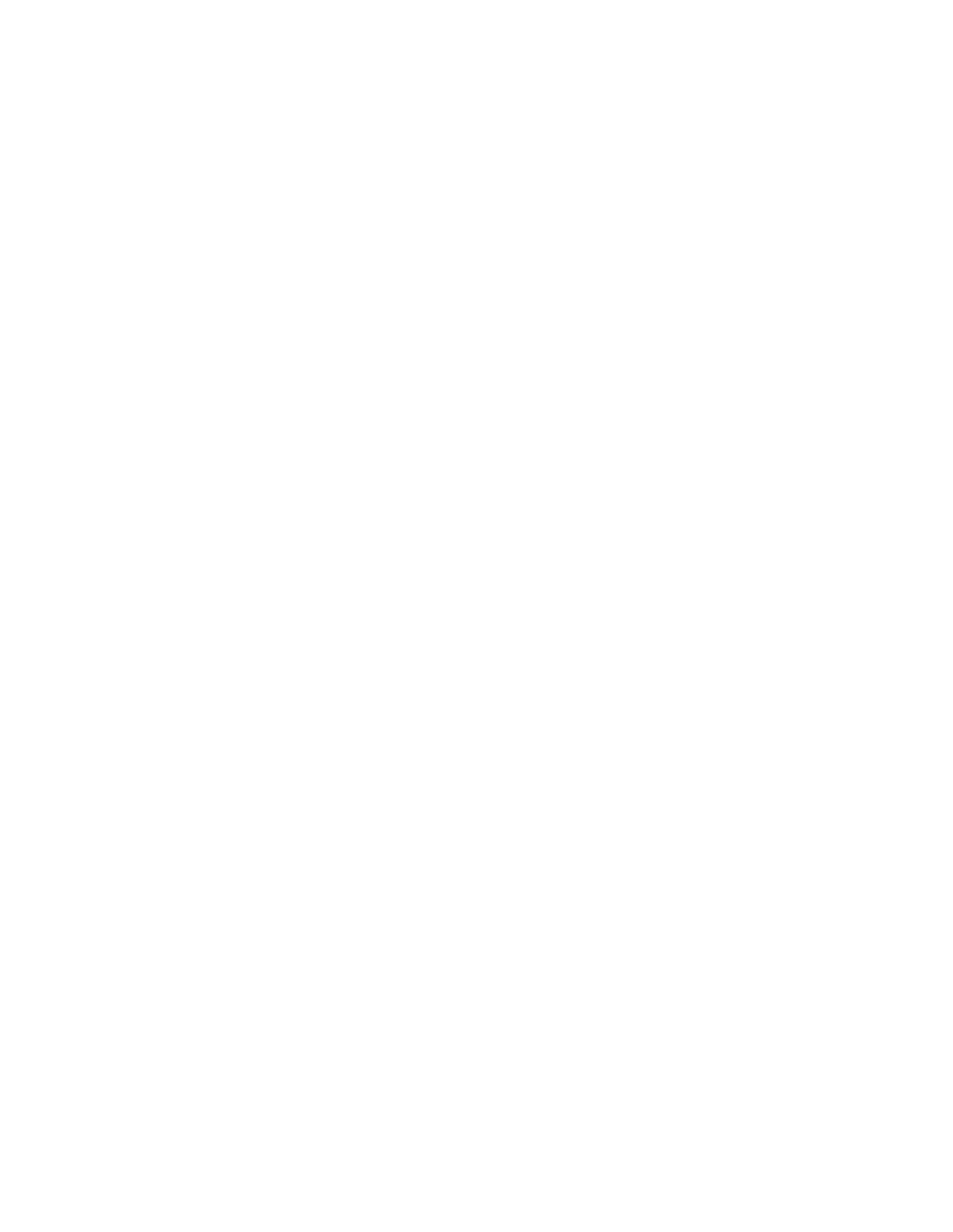

#### **Pennsylvania Department of Revenue**

# **Instructions for PA-40/PA-41 Schedule OC**

PA-40/PA-41 OC IN (EX) 08-19 **Other Credits** 

## **WHAT'S NEW**

Per Act 13 of 2019, the PA Resource Enhancement and Protection (REAP) Tax Credit may now be claimed on a PA-40, Personal Income Tax return, using the Married, Filing Jointly, filing status. In addition, a REAP Tax Credit earned by the taxpayer may offset the tax liability of the spouse and vice versa. Per Act 16 of 2019, Educational Improvement Tax Credits and Opportunity Scholarship Tax Credits passed through to Qualified Subchapter S Trusts (QSSTs) may now be passed through to the beneficiary of the QSST.

# **GENERAL INFORMATION**

**Joint Filing of Returns Information:** A taxpayer and/or spouse claiming the PA REAP Tax Credit on Line 6, the PA Educational Improvement Tax Credit on Line 8 or the PA Opportunity Scholarship Tax Credit on Line 9 may file a joint PA-40 return if one or both are claiming any one or each of these three tax credits. In addition, the tax credits for Lines 6, 8 and 9 earned by the taxpayer may offset the tax liability of the spouse and vice versa.

**IMPORTANT:** A taxpayer and spouse must file sepa- $\sqrt{N}$ rate PA-40 returns if one or both are claiming any of the tax credits on Lines 1 through 5, Line 7 and/or Lines 10 through 20 of this schedule.

**NOTE:** To obtain additional information and detailed instructions regarding the other (restricted) credits claimed on this form,visit the department's website at **www.revenue.pa.gov.**

# **FORM INSTRUCTIONS**

If you apply for and are awarded credits listed on this schedule, enter the amount of each credit you are utilizing on the appropriate line. If you are a shareholder of a PA S corporation or a partner in a partnership, enter your share of each credit from your PA Schedule RK-1 or PA Schedule NRK-1.

#### **CREDIT DESCRIPTION CODES**

For each credit you are claiming, enter the Credit Description Code that applies to the credit. Choose from the following codes:

- CY for current year credits awarded directly to the taxpayer;
- PT for credits received from pass-though entities;
- PA for credits purchased from or assigned by another taxpayer; or

• CO – for credits carried over from a prior year.

If more than one code applies for any line, submit a statement to describe the credit or credits you are claiming on this schedule.

**Awardee Tax ID Number:** If the business or farm that is awarded the credit reports its income on PA Schedule C or PA Schedule F, respectively, enter the SSN of the taxpayer who owns the business or farm in the Awardee Tax ID Number column. If the credit is a purchased or assigned credit, enter the seller's EIN or SSN in the Awardee Tax ID Number column. If the credit was passed through from a passthrough entity, enter the EIN of the pass-through entity.

If an Educational Improvement Tax Credit (EITC) or Opportunity Scholarship Tax Credit (OSTC) was passed through by a pass-through entity to another pass-through entity, enter the EIN of the original pass-through entity that received the credit before it was passed through by the next passthrough entity. If an EITC or OSTC was passed through by a QSST to the beneficiary of the QSST, the beneficiary should enter the EIN of the original pass-through entity that received the credit before it was passed through to the QSST.

**IMPORTANT:** If you are claiming credits from a pass- $\Delta$  through entity of which you are an owner, verify with the entity that it contacted the Bureau of Business Taxpayer Accounting, Account Maintenance Division (formerly known as the Bureau of Corporation Taxes, Accounting Division), to pass through the credit. Listing the amount of credit on the owner's individual RK-1 or NRK-1 is not sufficient to pass through the credit. Contact information for the Bureau of Business Taxpayer Accounting, Account Maintenance Division is on the credit award letter.

**CAUTION:** If you received an Out-of State Credit listed on Line 9, Other Credits, of PA Schedule RK-1, report that credit on PA-40 Schedule G-L, Resident Credit for Taxes Paid to Other States. See the instructions for PA-40 Schedule G-L and PA-20S/PA-65 Schedule OC for additional information.

### LINE INSTRUCTIONS

- **1. PA Employment Incentive Payments Credit** See Note 1 on the next page.
- **2. PA Job Creation Tax Credit** See Note 2 on the next page.